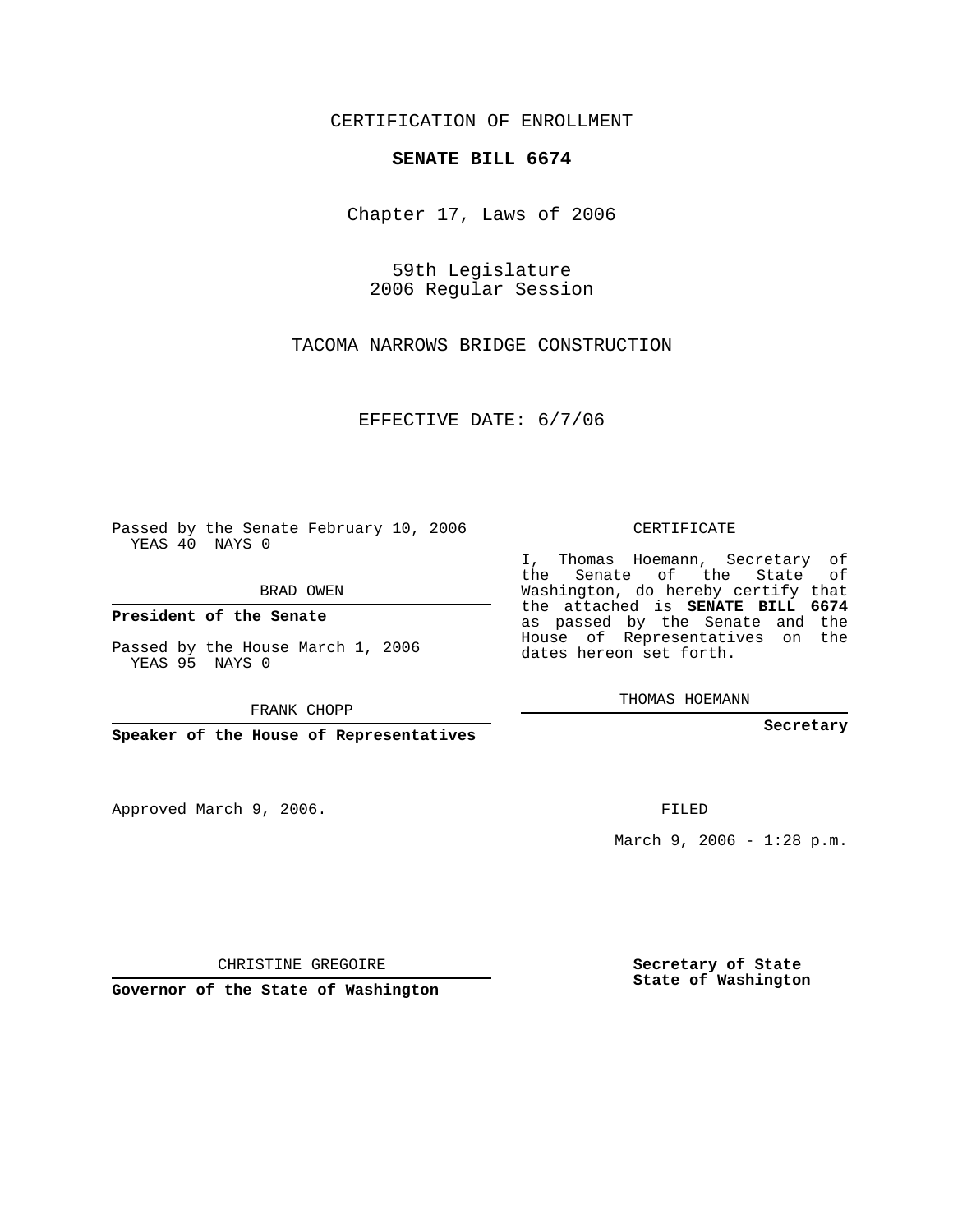## **SENATE BILL 6674** \_\_\_\_\_\_\_\_\_\_\_\_\_\_\_\_\_\_\_\_\_\_\_\_\_\_\_\_\_\_\_\_\_\_\_\_\_\_\_\_\_\_\_\_\_

\_\_\_\_\_\_\_\_\_\_\_\_\_\_\_\_\_\_\_\_\_\_\_\_\_\_\_\_\_\_\_\_\_\_\_\_\_\_\_\_\_\_\_\_\_

Passed Legislature - 2006 Regular Session

**State of Washington 59th Legislature 2006 Regular Session By** Senator Oke

Read first time 01/18/2006. Referred to Committee on Transportation.

 1 AN ACT Relating to funds collected from construction of the second 2 Tacoma Narrows bridge; and amending RCW 47.56.165 and 47.12.063.

3 BE IT ENACTED BY THE LEGISLATURE OF THE STATE OF WASHINGTON:

 4 **Sec. 1.** RCW 47.56.165 and 2002 c 114 s 11 are each amended to read 5 as follows:

 6 A special account to be known as the Tacoma Narrows toll bridge 7 account is created in the motor vehicle fund in the state treasury.

8 (1) Deposits to the account must include:

 9 (a) All proceeds of bonds issued for construction of the Tacoma 10 Narrows public-private initiative project, including any capitalized 11 interest;

12 (b) All of the toll charges and other revenues received from the 13 operation of the Tacoma Narrows bridge as a toll facility, to be 14 deposited at least monthly; ((and))

15 (c) Any interest that may be earned from the deposit or investment 16 of those revenues;

17 (d) Notwithstanding RCW 47.12.063, proceeds from the sale of any 18 surplus real property acquired for the purpose of building the second 19 Tacoma Narrows bridge; and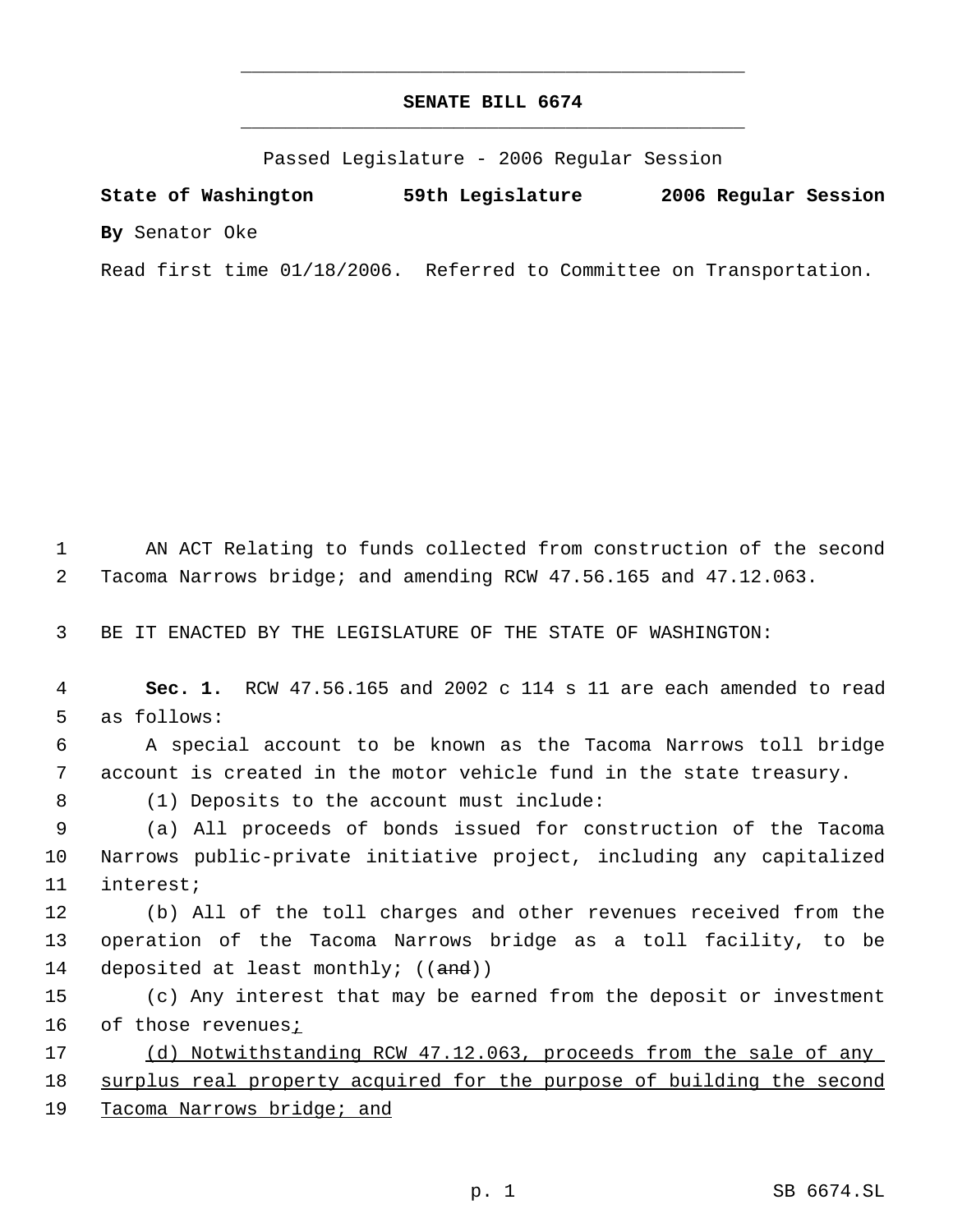(e) All liquidated damages collected under any contract involving 2 the construction of the second Tacoma Narrows bridge.

 (2) Proceeds of bonds shall be used consistent with RCW 47.46.130, including the reimbursement of expenses and fees incurred under agreements entered into under RCW 47.46.040 as required by those agreements.

(3) Toll charges, other revenues, and interest may be used to:

 (a) Pay any required costs of financing, operation, maintenance, and management and necessary repairs of the facility; and

 (b) Repay amounts to the motor vehicle fund as required under RCW 47.46.140.

 (4) When repaying the motor vehicle fund under RCW 47.46.140, the state treasurer shall transfer funds from the Tacoma Narrows toll bridge account to the motor vehicle fund on or before each debt service date for bonds issued for the Tacoma Narrows public-private initiative project in an amount sufficient to repay the motor vehicle fund for amounts transferred from that fund to the highway bond retirement fund to provide for any bond principal and interest due on that date. The state treasurer may establish subaccounts for the purpose of segregating toll charges, bond sale proceeds, and other revenues.

 **Sec. 2.** RCW 47.12.063 and 2002 c 255 s 1 are each amended to read as follows:

 (1) It is the intent of the legislature to continue the department's policy giving priority consideration to abutting property owners in agricultural areas when disposing of property through its surplus property program under this section.

 (2) Whenever the department determines that any real property owned by the state of Washington and under the jurisdiction of the department is no longer required for transportation purposes and that it is in the public interest to do so, the department may sell the property or exchange it in full or part consideration for land or improvements or for construction of improvements at fair market value to any of the following governmental entities or persons:

- (a) Any other state agency;
- (b) The city or county in which the property is situated;
- (c) Any other municipal corporation;
- (d) Regional transit authorities created under chapter 81.112 RCW;